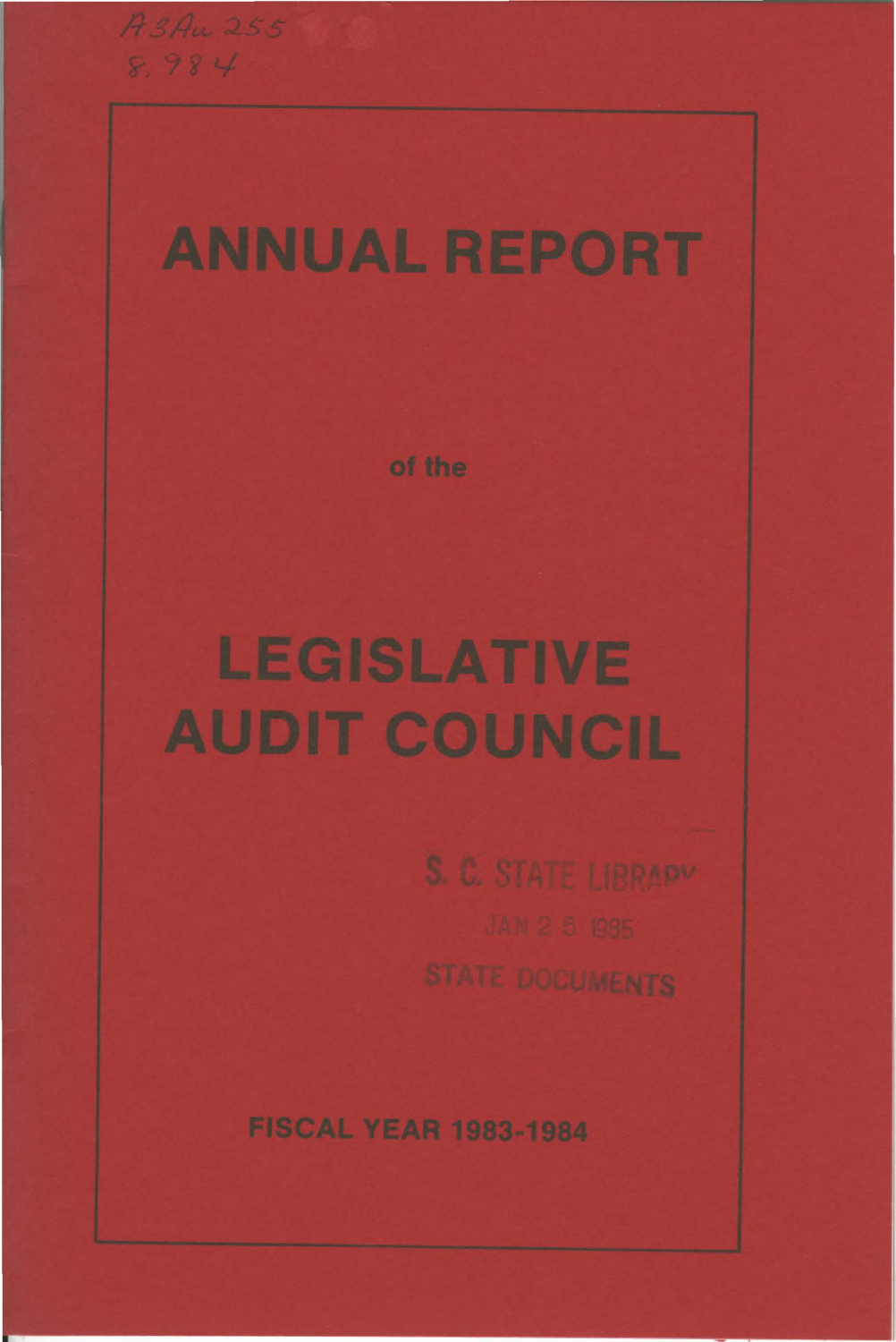## ANNUAL REPORT

of the

# **AUDIT COUNCIL** LEGISLATIVE

**FISCAL YEAR 1983-1984**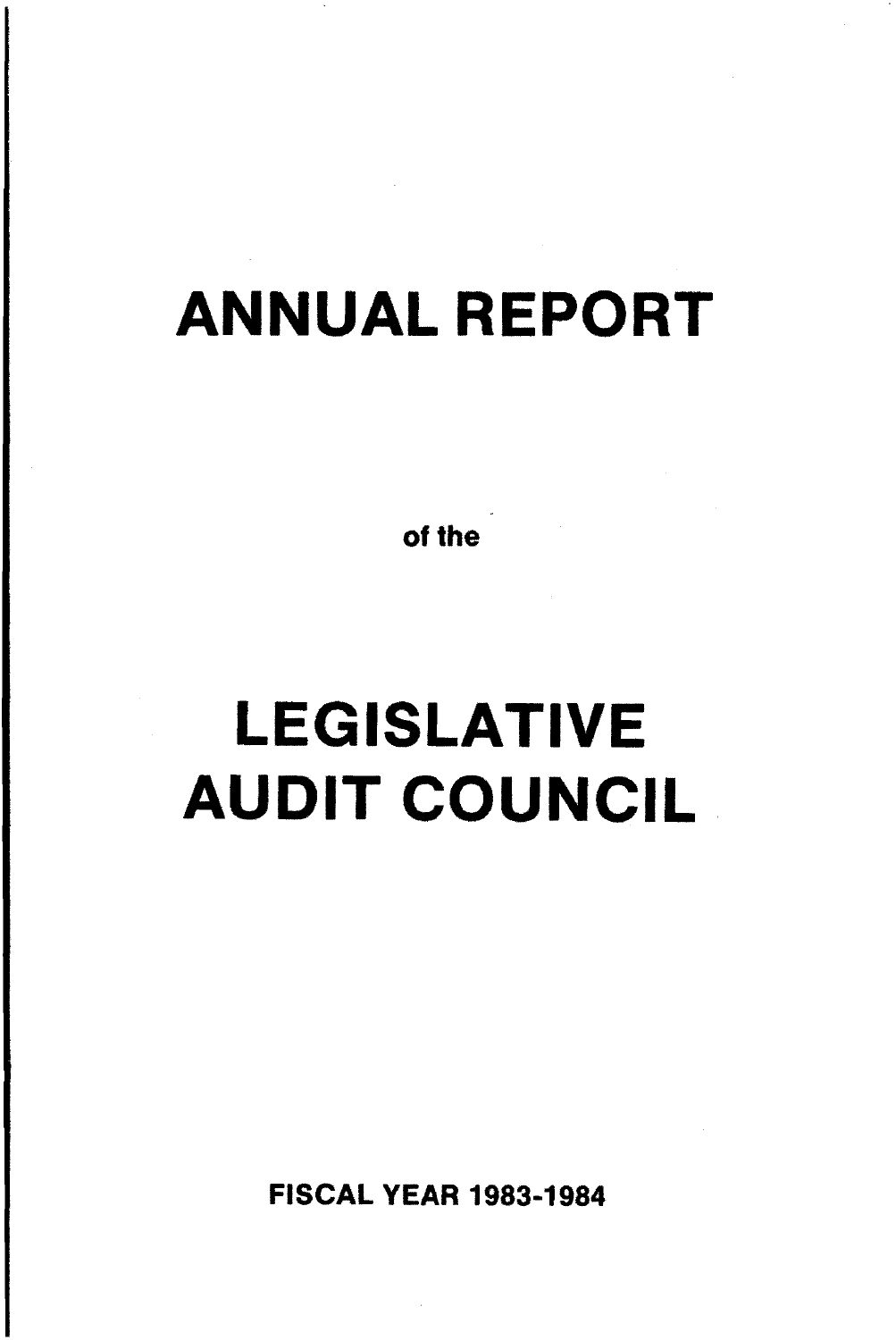#### **LETTER OF TRANSMITTAL**

September l, 1984

To: His Excellency, Richard W. Riley, Governor and Members of the General Assembly

Transmitted herewith is the Annual Report of the South Carolina Legislative Audit Council for the fiscal year ended June 30, 1984.

Respectfully submitted,

 $d_{\rm int}$ 

George L. Schroeder **Director**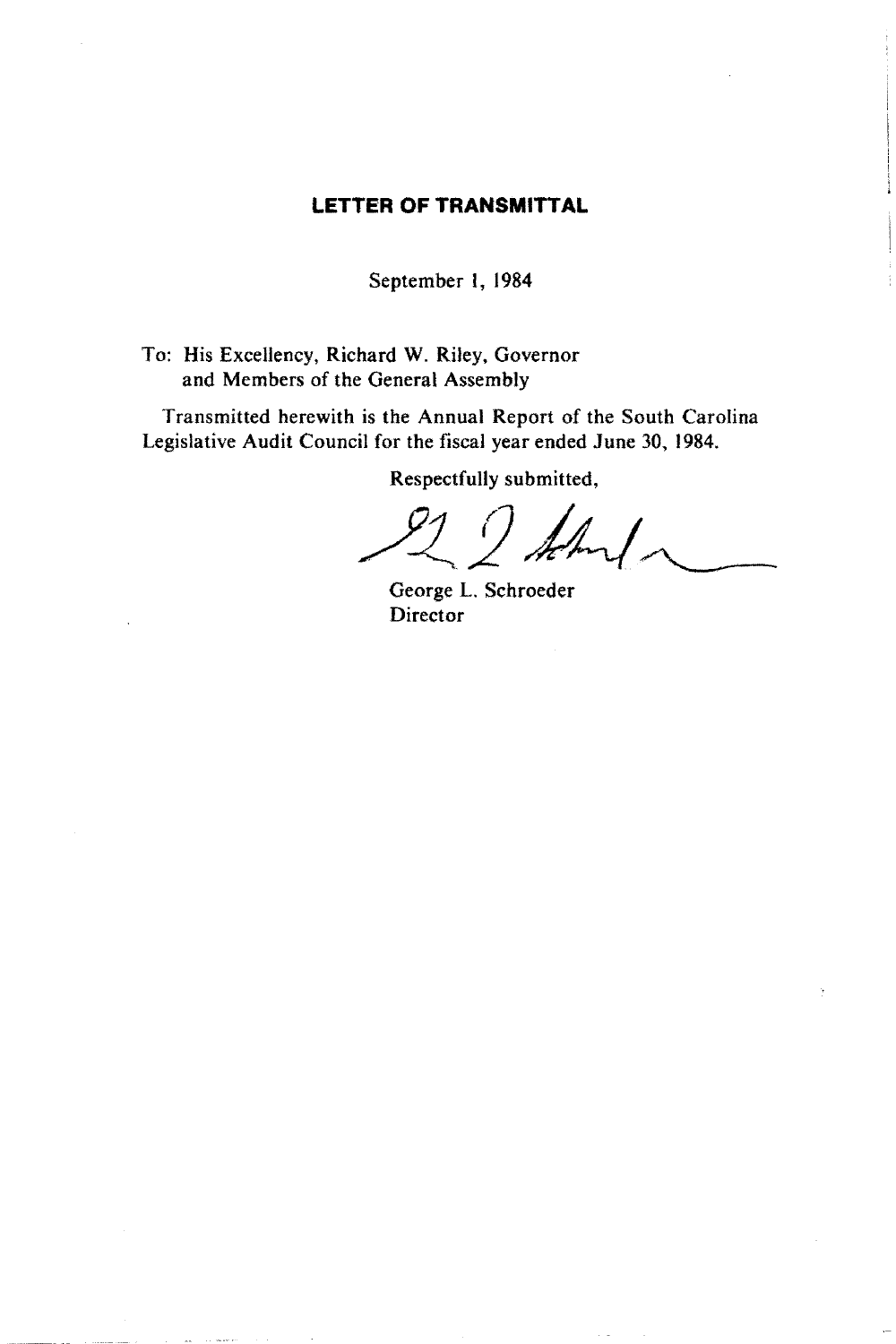## **TABLE OF CONTENTS**

 $\mathcal{L}^{\text{max}}_{\text{max}}$  , where  $\mathcal{L}^{\text{max}}_{\text{max}}$ 

| Page                          |  |
|-------------------------------|--|
|                               |  |
|                               |  |
|                               |  |
|                               |  |
| Receipts and Disbursements of |  |
| Reports Issued to the General |  |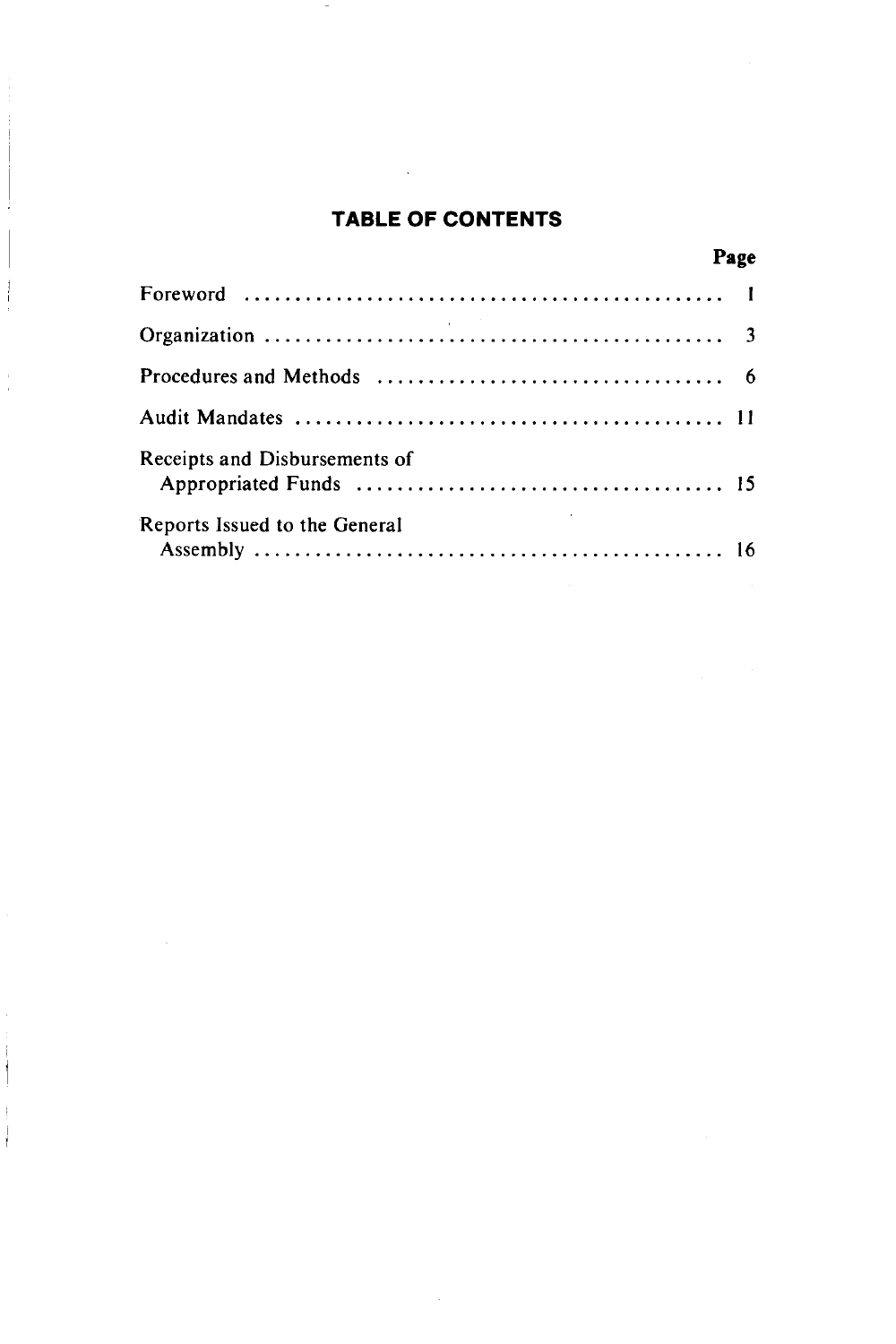#### **FOREWORD**

The South Carolina Legislative Audit Council was created by the Legislature in 1975 and charged with the responsibility of auditing State agencies. The Audit Council reports the results of its work directly to the General Assembly. Through its audit work, the Council provides the Legislature with information for evaluating the operation of State agencies. The General Assembly can use this information in deciding what should be done to bring high-quality services to South Carolina in the most effective and economical manner.

The Legislative Audit Council performs its work in the following ways:

- (I) The Council investigates and studies any question or issue referred to it by the members of the General Assembly and reports impartial and accurate information back to the General Assembly.
- (2) Upon request, the Council audits both fiscal and programmatic activities of any State agency or institution in order to recommend ways the Legislature can improve the efficiency and effectiveness of such agencies.
- (3) Under the South Carolina Sunset Law, the Council evaluates those State agencies which the Legislature has earmarked for termination. The Council's sunset audits are based on the criteria set forth in the law, and the Legislature uses the findings to help in its decisions.
- (4) Other legislation, such as the Education Finance Act of 1977, contains specific mandates for Legislative Audit Council review of programs.

The Legislative Audit Council conducts its work according to accepted auditing standards. For its professional guidelines, the Council uses the publication, *Standards for Audit of Governmental Organizations, Programs, Activities and Functions,* issued in 1972 by the Comptroller General of the United States in consultation with State and local finance officials and such related professional organizations as the American Institute of Certified Public Accountants (AICPA).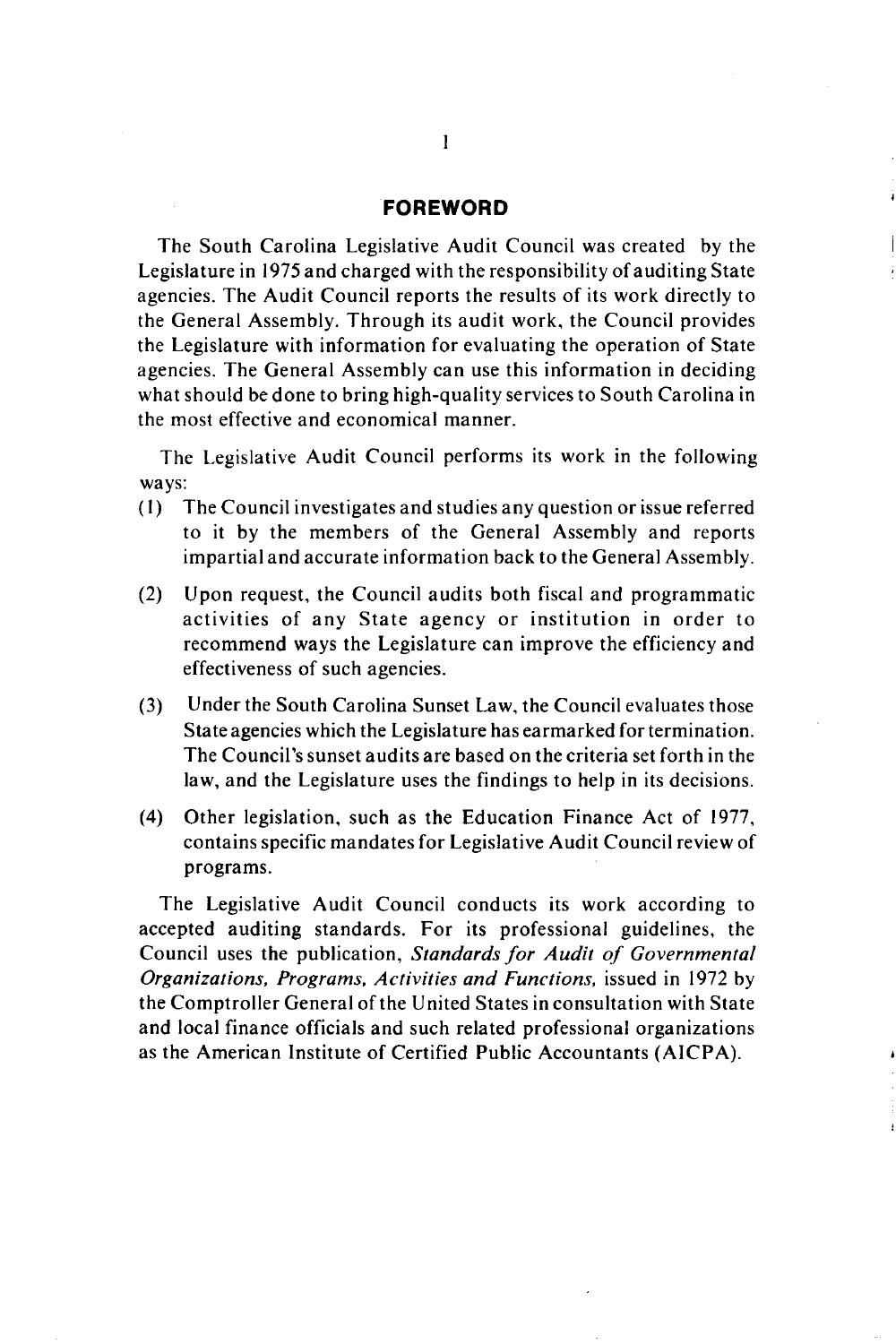The Legislative Audit Council publishes its findings in reports to the General Assembly. The Council presently releases four kinds of audit reports: comprehensive agency audit reports, sunset audit reports, program audit reports, and system-wide audit reports. The reports contain recommendations that can range from relatively minor adjustments in agency operations to full-scale readjustments in major programs. Through the independence given to the Council by the General Assembly, and through the independent and rigorous nature of its audit and review procedures, the Legislative Audit Council strives to produce findings and recommendations that are impartial, objective and useful to the Legislature and the people of South Carolina.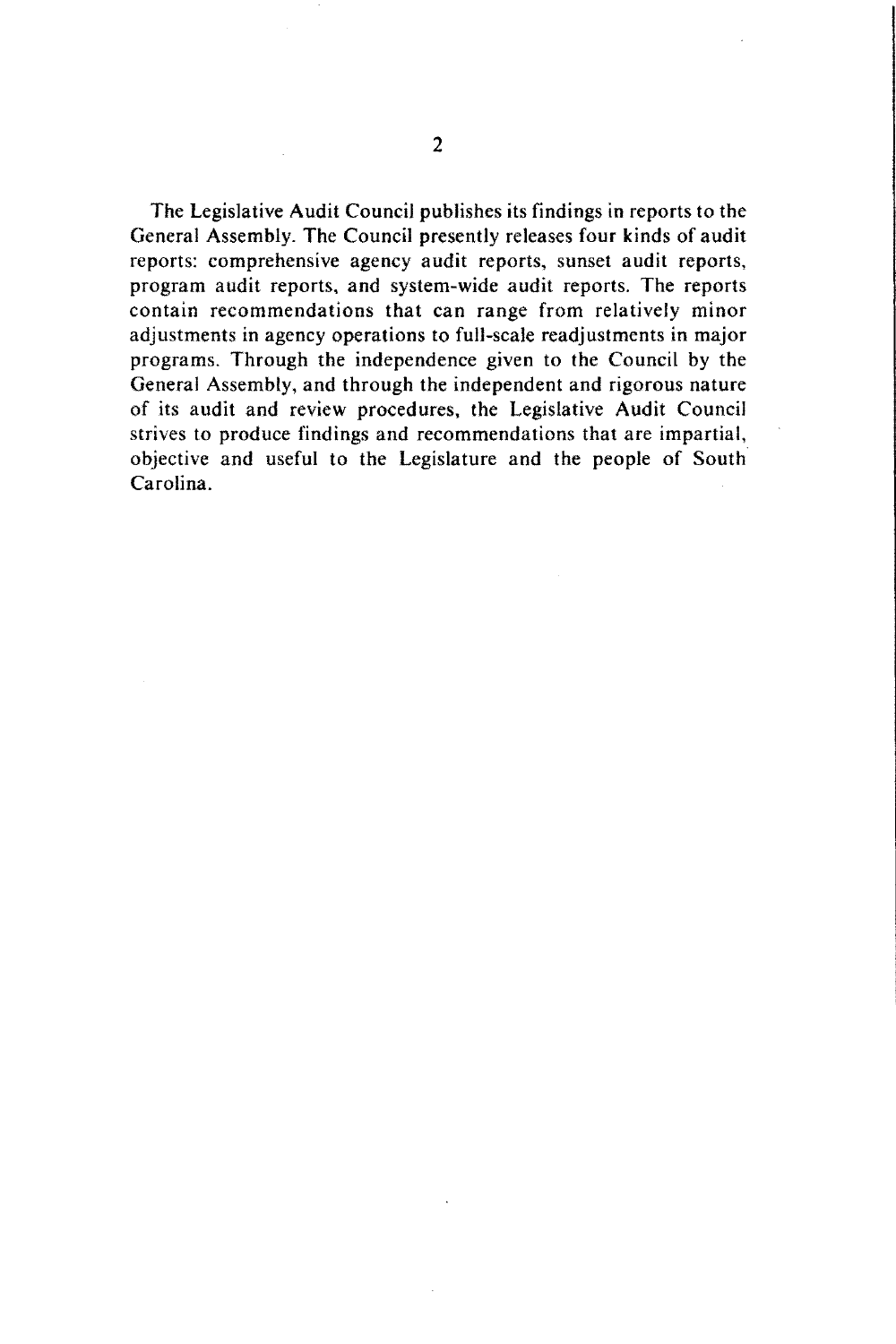#### **ORGANIZATION**

As the size and responsibilities of State Government have grown, so has the General Assembly's need for effective ways to oversee the activities of governmental agencies and institutions. The Legislative Audit Council was created in 1975 to audit State programs and activities. The primary purpose of these audits is to determine if State funds have been spent efficiently, effectively and according to State law. The Council is composed of three public members and six ex officio members. The public members, one of whom must be a practicing certified or licensed public accountant, are elected in a joint session of the General Assembly from a list chosen by a nominating committee. Any person who is a member of the General Assembly or has served in the preceding two years cannot be elected as a public member of the Council. Public members are elected to six-year terms and vote on all Council matters.

Ex officio members of the Council can vote on all matters except those pertaining to audit functions and personnel. The six ex officio members are the Chairmen of the Senate and House Judiciary Committees: the Chairmen of the Senate Finance and the House Ways and Means Committees; the Speaker of the House of Representatives and the Lieutenant Governor.

Professional staff of the Legislative Audit Council perform the actual audit work, which is published in reports presented to the Legislature. The staff is headed by a Director and is composed of persons having varied backgrounds in areas such as business management, public administration, accounting, law, political science, education, economics, computer science and statistics. This allows the Council to bring a broad perspective to its audit work.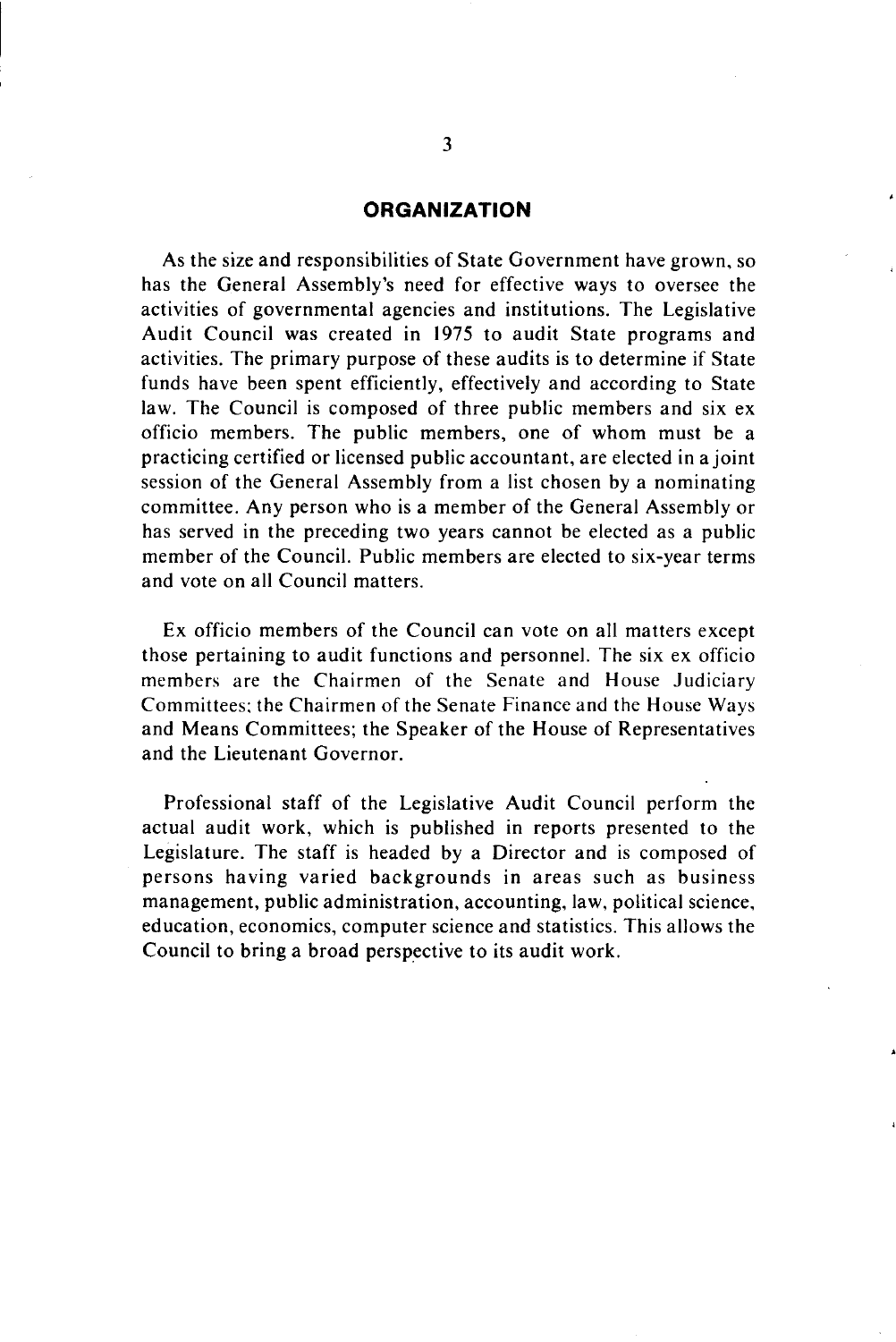#### **Council Members**

Jerry D. Gambrell, CPA, Chairman Robert S. Small, Jr. F. Hall Yarborough

## **Key Staff**

George L. Schroeder, Director Cheryl A. Bale, Assistant Director J. Carl Jordan, Assistant Director Lois D. Tarte, Assistant Director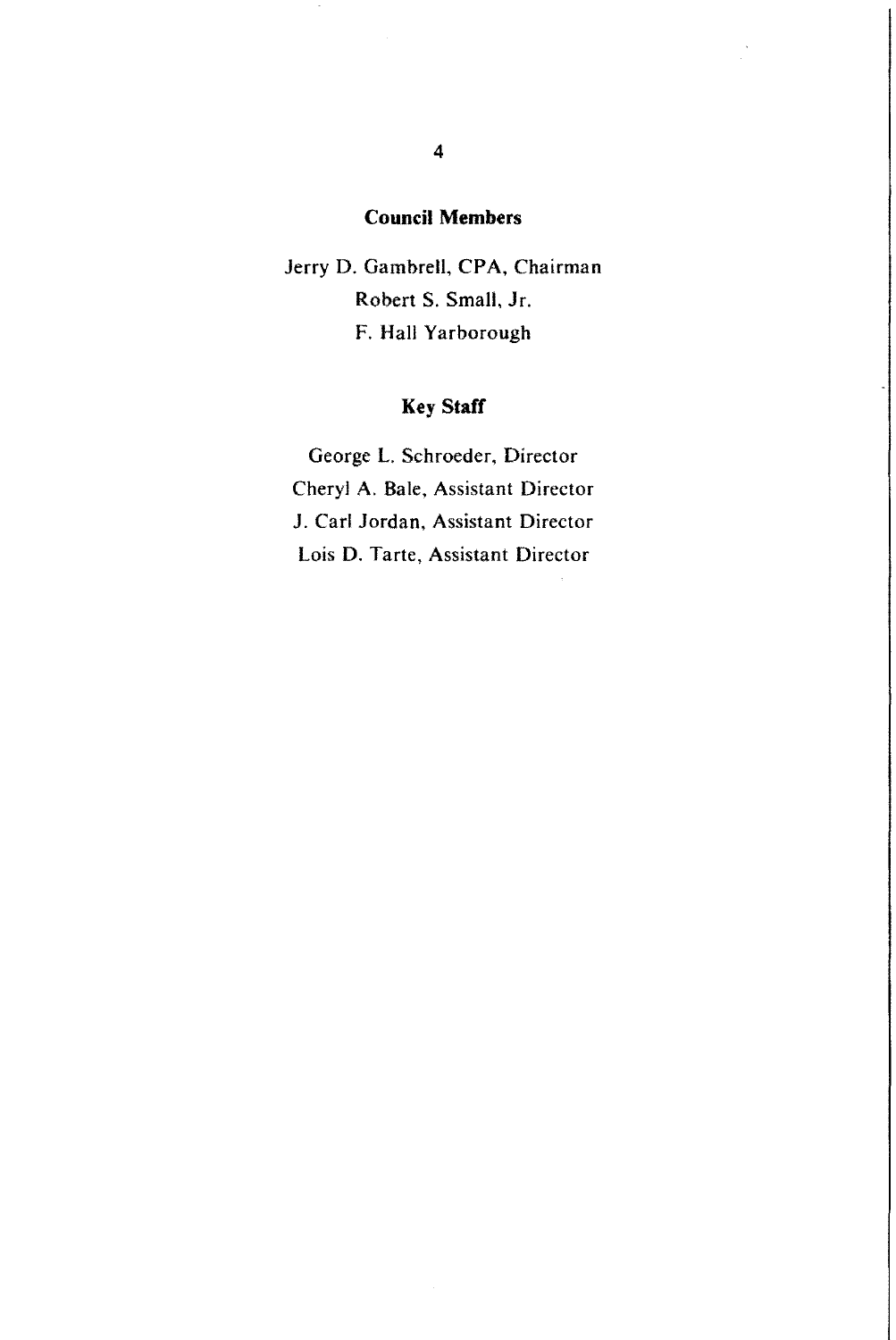## **SOUTH CAROLINA GENERAL ASSEMBLY LEGISLATIVE AUDIT COUNCIL**

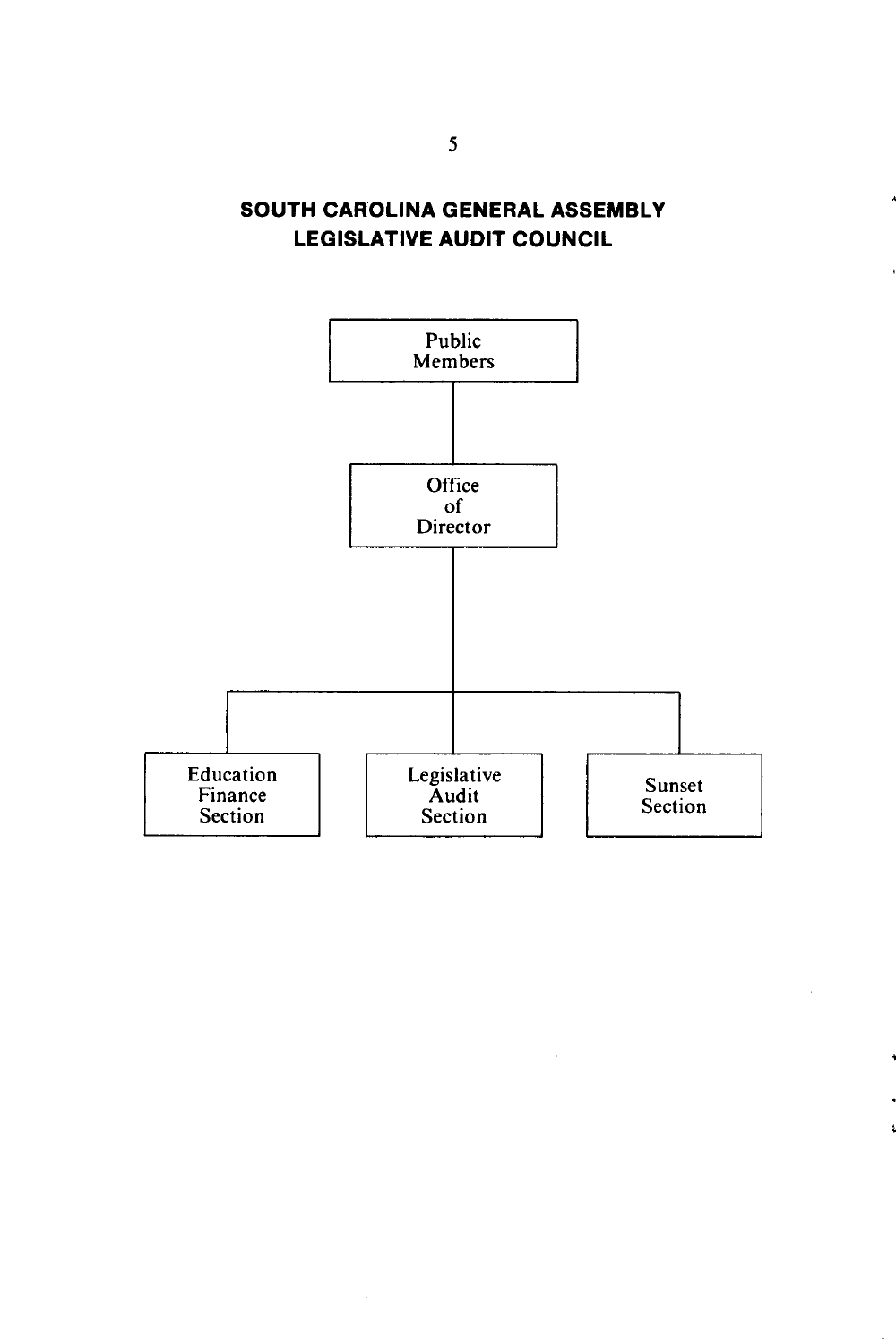#### **PROCEDURES AND METHODS**

#### **Requesting Audits**

In general, requests for audits are received in writing from the General Assembly as a whole, its committees or its individual members. Other audits are performed when mandated by a specific piece of legislation or resolution. When a specific request for audit is received, the requestor is notified that it will be placed on the Legislative Audit Council agenda.

The Council then evaluates the request using several criteria including:

(I) The Council's enabling legislation, which states:

A request for fiscal research or related information for a standing committee, or for the Speaker of the House, or President Pro Tem of the Senate, shall take priority over such a request by an individual member of either body, except where that information has been previously requested by an individual member.

- (2) the impact of the program or agency on the citizens of South Carolina;
- (3) the amount of public funds appropriated to the agency;
- (4) the potential impact of the Council's recommendations on the efficient and effective delivery of services; and
- (5) the existing workload.

Request for audits are assigned priorities and scheduled based on these five criteria. At this time the requestor is notified.

The Legislative Audit Council encourages members and committees of the General Assembly to submit requests for audits. In this way the Council is better able to discern the interests and concerns of legislators and to respond to these interests.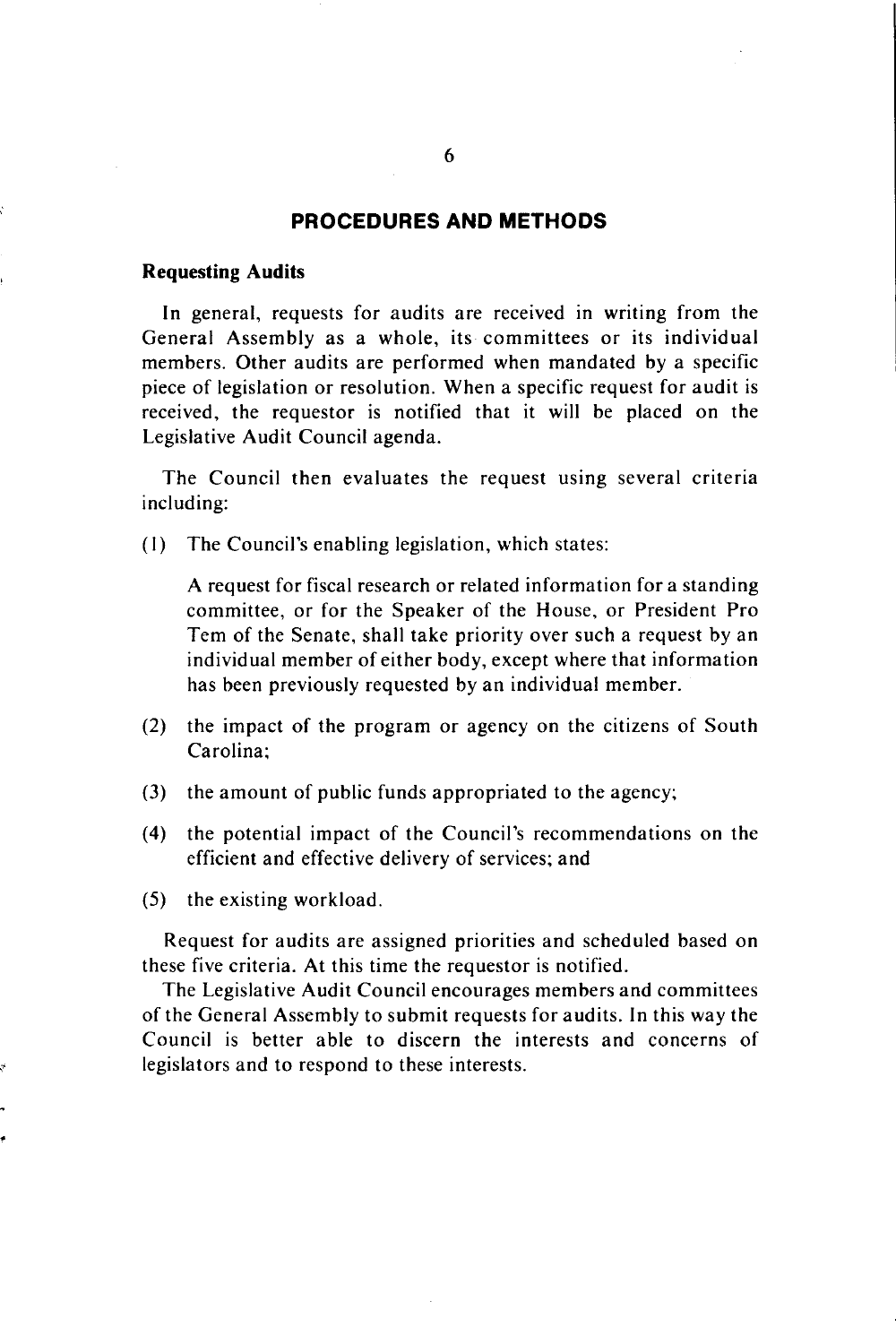#### **Comprehensive Scope**

In order to present a well-rounded and complete review of a program or agency, the Council has adopted the comprehensive approach to audits promulgated by the Comptroller General of the United States. This means that both the fiscal and programmatic aspects of an agency are examined.

A comprehensive approach covers five basic audit areas:

- (I) the agency's compliance to laws and regulations;
- (2) the efficiency of an agency's operations and expenditures;
- (3) the economy of a program or agency  $-$  whether the services provided are worth the cost of providing them:
- (4) the effectiveness of an agency  $-\omega$  whether it adequately serves the public and fulfills the goals and expectations of those who appropriate its funds; and
- (5) the agency's financial management and accountability systems.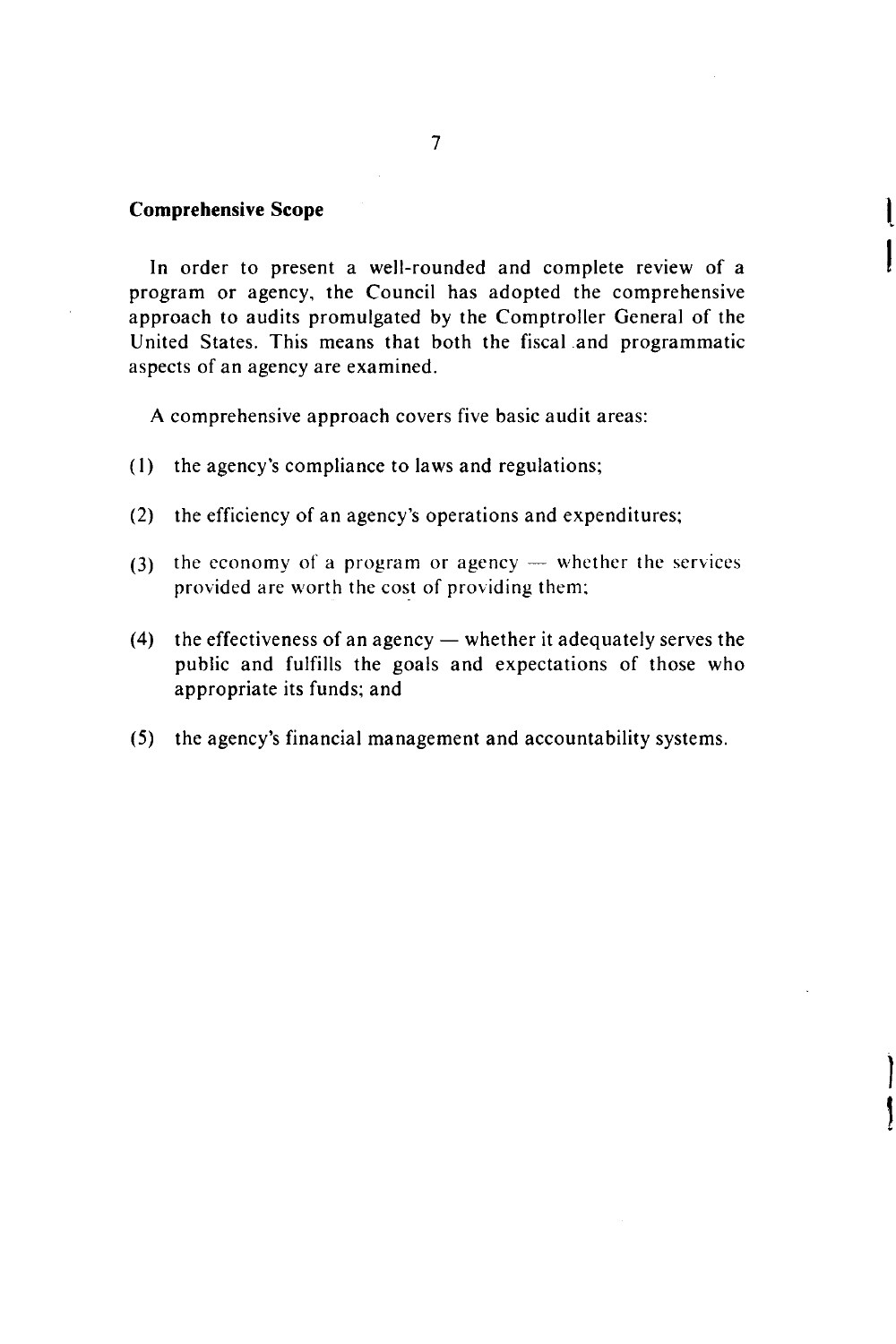

In order to present unbiased information to the General Assembly, the Legislative Audit Council seeks work in an objective and independent manner. To this end, all audit reports are documented according to accepted practices and standards recognized by the American Institute of Certified Public Accountants (AICPA), the U. S. General Accounting Office (GAO), and organizations concerned with legislative program evaluations. Information about an agency's operations, performance and expenditures is gathered by several means: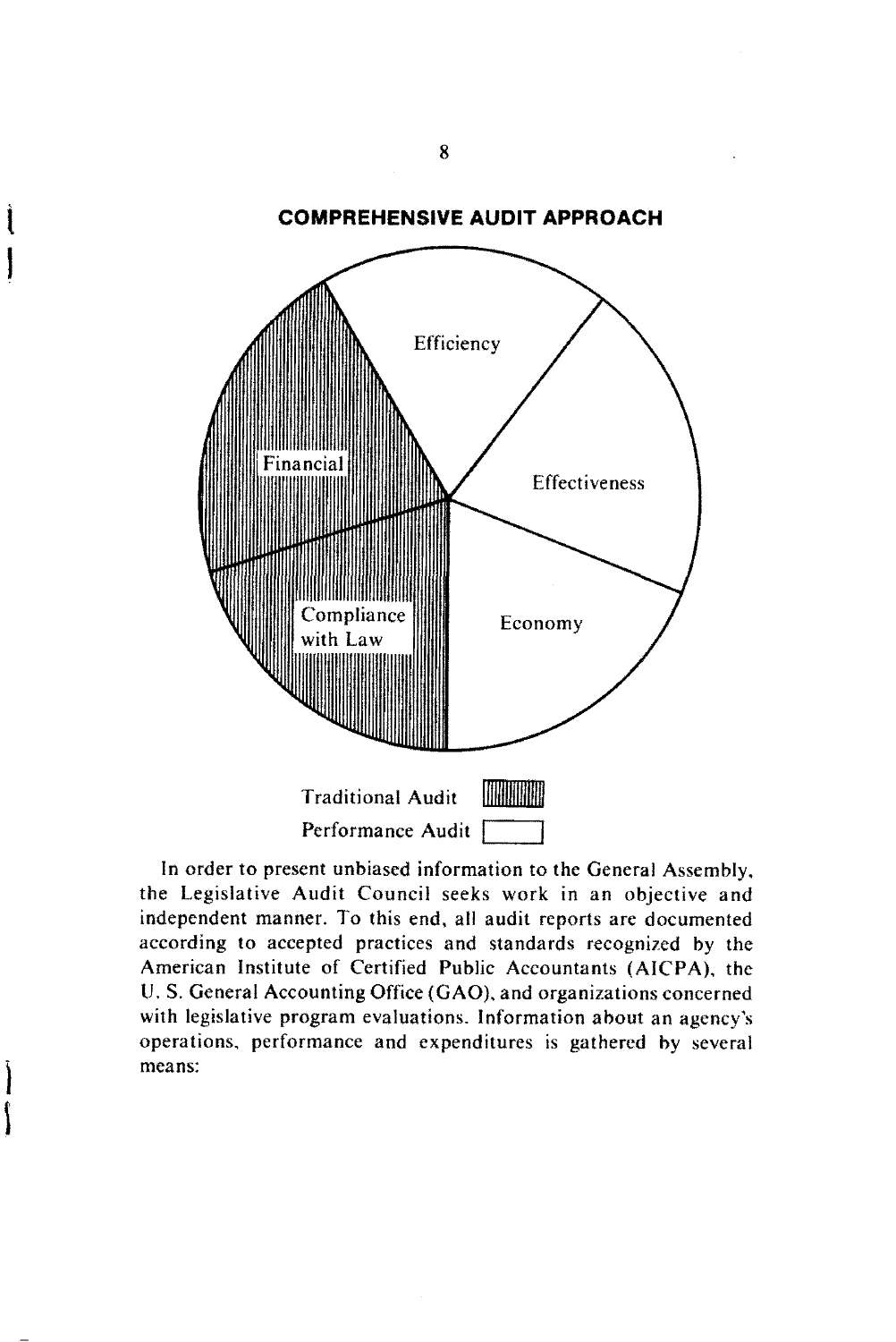- (I) examination of agency records, documents and reports;
- (2) examination of all applicable laws and regulations, both State and Federal;
- (3) interviews, on-site observations and surveys; and
- ( 4) analysis of statistical and financial data.

In order to prevent unintentional error or bias, a draft copy of the audit report is discussed with the staff of the agency under review. The agency is invited to reply to the audit in writing, and its written comments become a part of the final report. An audit report must be reviewed and approved by the public members of the Legislative Audit Council. Until the report is given to the General Assembly, the information it contains is considered confidential. Upon publication, copies of the audit are sent to each member of the General Assembly, the Clerks of the House and Senate, the State Constitutional Officers, the Office of the Governor, the State Library and the agency under review. Members of the public are provided copies of the audit upon request.

#### **AUDIT STEPS**

- I. Audit is requested and approved.
- 2. "Entrance Conference" Agency is notified of audit and Council staff conduct preliminary research.
- 3. Audit plan is developed.
- 4. Council staff conduct research and audit test.
- 5. "Exit Conference" Agency under review reads report draft and submits written comment.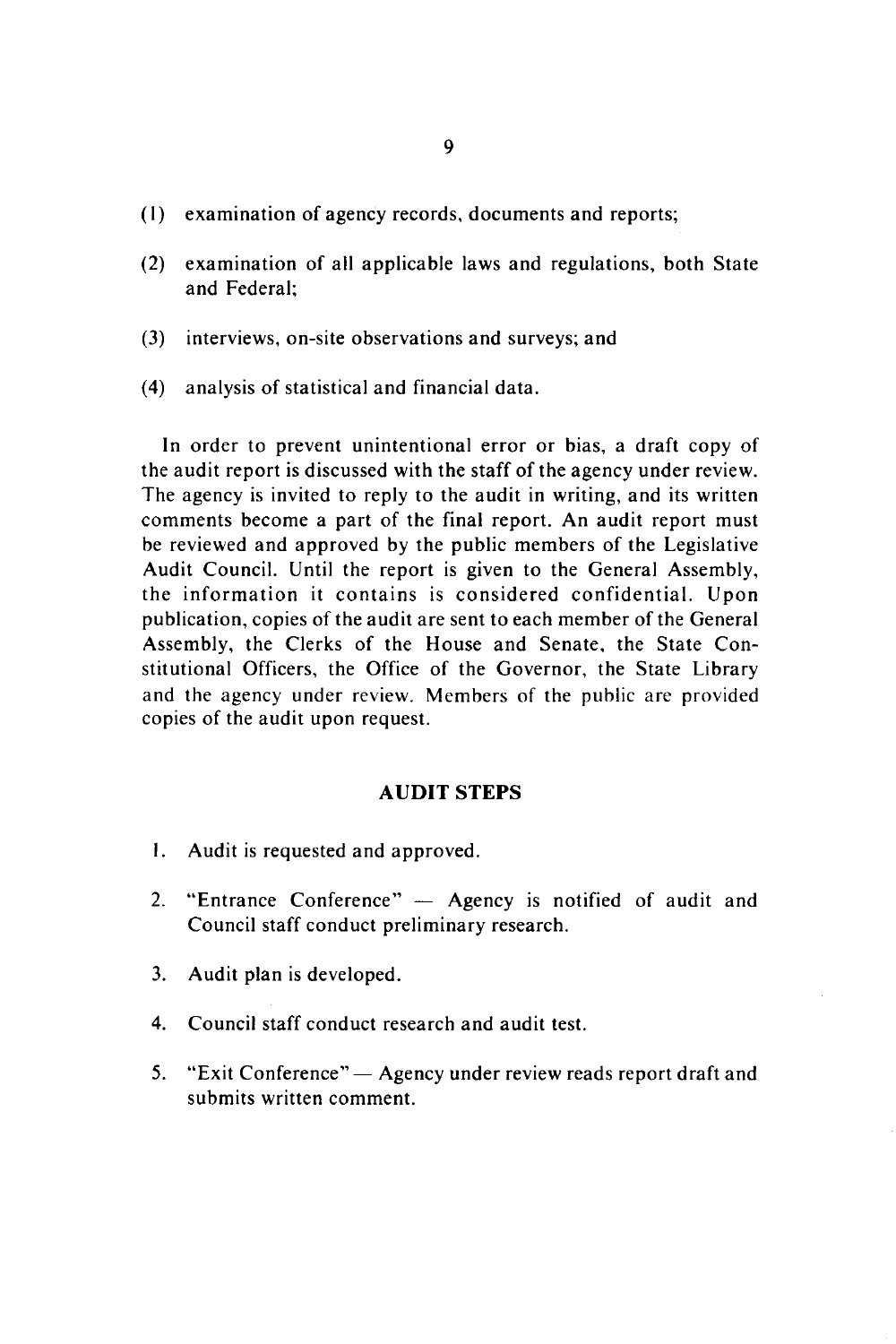- 6. Draft report is reviewed by Council and staff.
- 7. Final revisions are made in draft report and, if necessary, in agency's comments.
- 8. Council approves final report.
- 9. Report is submitted to members of the General Assembly and to the public.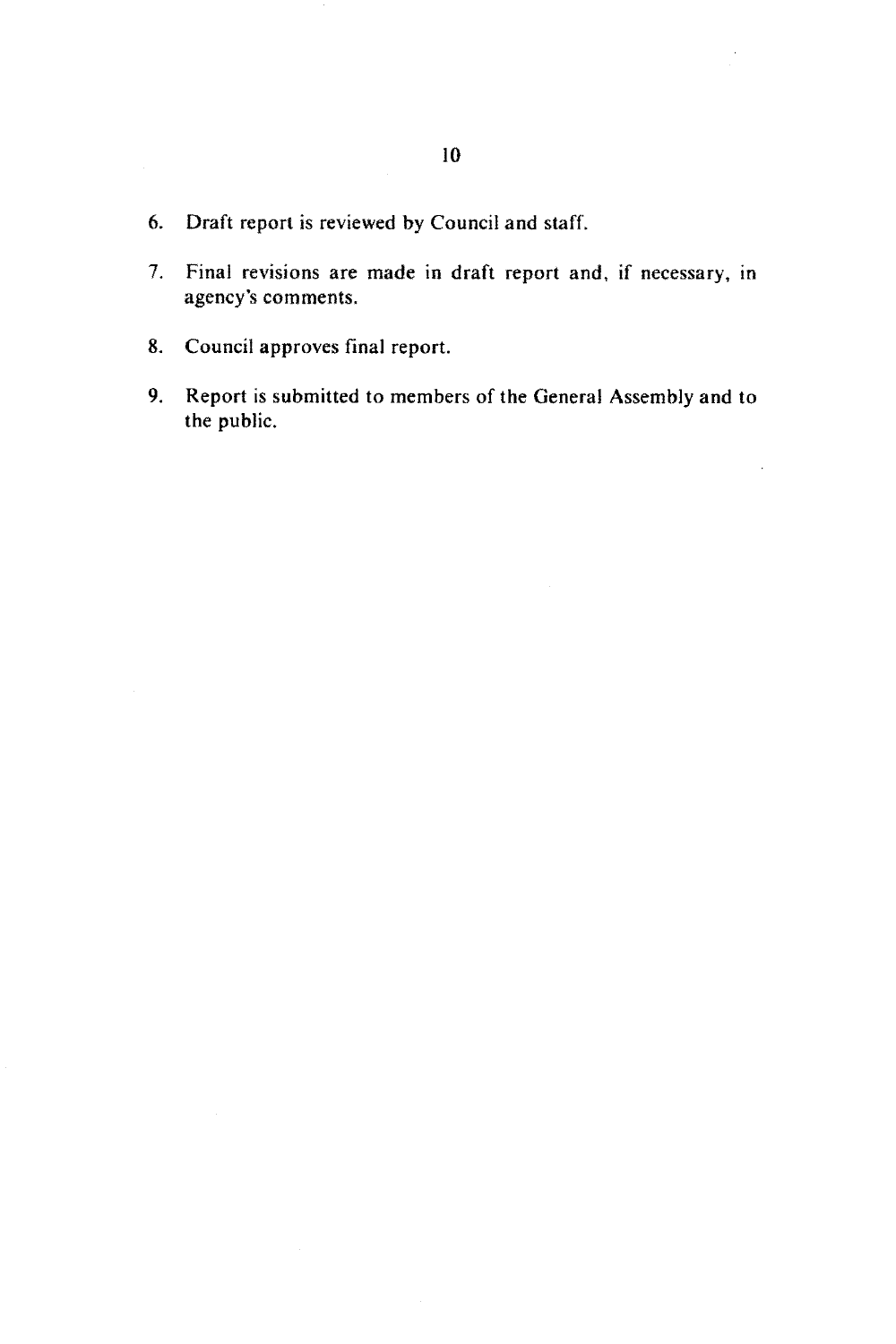#### **AUDIT MANDATES**

Under its enabling legislation (South Carolina Code Title 2, Chapter 15) the Legislative Audit Council is required to audit the operations of State agencies, to investigate fiscal matters as required by the General Assembly, and to provide information to assist the Legislature. The Council's reports can be grouped into three  $categories$  comprehensive agency audit reports, program audit reports, and system-wide reports. Although these different types of reports share some common audit objectives, each contains certain types of audit work not found in the others.

Other legislation has mandated new, ongoing duties for the Council. The Education Finance Act of 1977 (South Carolina Code Title 59, Chapter 20) requires the Council to make sample audits to assess compliance with all provisions of the Act. The Sunset Act of 1978 (Act 608, Title I, Chapter 20) requires full-scope reviews of 40 State agencies and boards, carried out on a six-year cycle, to determine the impact that would occur if these agencies were terminated or reduced.

#### Comprehensive Agency Audits

Comprehensive agency audits evaluate the efficiency, effectiveness, economy and legality with which State agencies carry out their financial, management, and program responsibilities. The Council's auditors review agency records and procedures and conduct the necessary tests to determine the reasonableness of the agency's control over its financial affairs and records. Part of the agency audit is devoted to assessing how effectively or efficiently an agency is operating. Within the provisions of its statutes and the existing size of its staff, the Council will continue to employ new ways to evaluate agency programs and activities.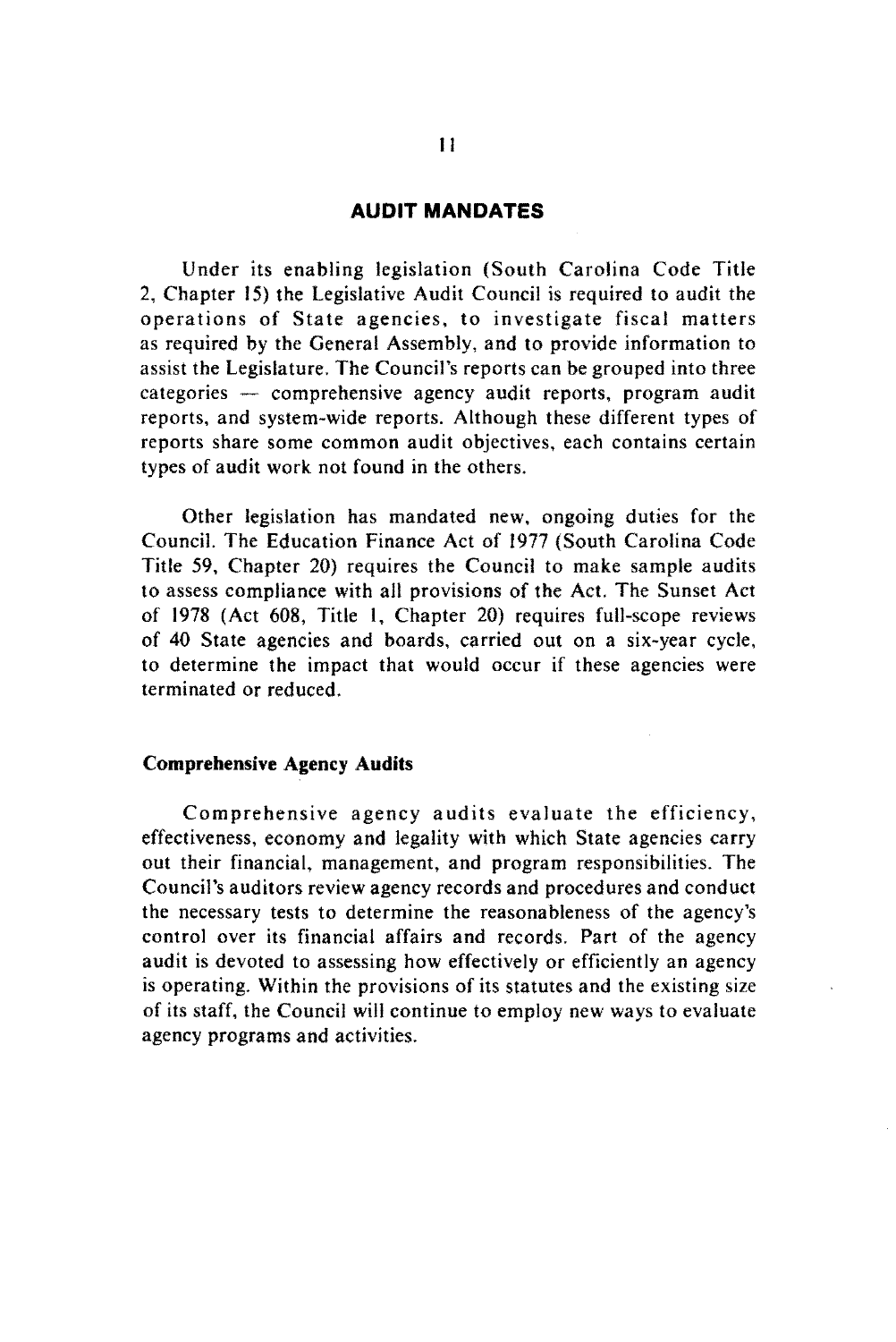#### **Program Audit**

At the direction of the General Assembly, the Council conducts audits of particular State programs, activities or special issues. These audits assess how effectively and efficiently a program is meeting its goals. They also address other questions such as whether a program is being carried out in accordance with the General Assembly's intent, or whether changes in the program would better serve the Legislature's goal of providing high-quality public services to South Carolinians at a reasonable cost.

#### **System-wide Audits**

The Council audits State systems and activities which affect many agencies at the State and local level. System-wide audits that have been performed since 1975 include studies of the State budget process, personnel operations and the public education system. These audits examine the economy and expediency with which services are provided, and often recommend ways to reduce duplication of services.

#### **Education Finance Act**

The Education Finance Act directs the Legislative Audit Council to assess compliance with its provisions. For FY 83-84, the Council's review focused on changes needed in the weighting system for special education and vocational education. An analysis of the impact of EFA funding was conducted to determine if the Act has reduced the effects of local economic factors on school districts' funds available for education. Also, each component of the accreditation system was examined to ascertain whether there is adequate assessment of educational quality in South Carolina's districts.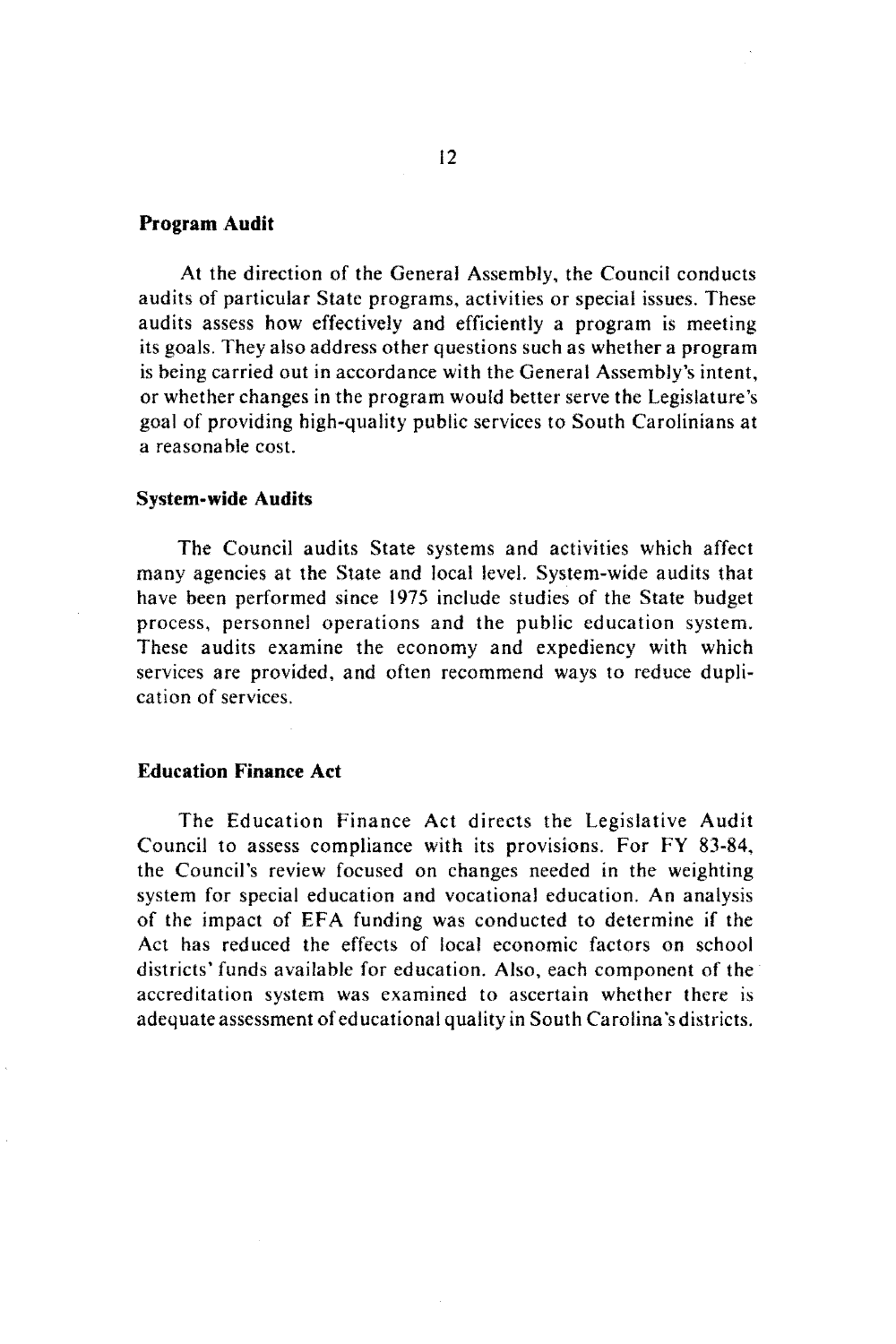#### Sunset Audits

During FY 78 - 79, the Legislative Audit Council began conducting sunset audits  $\rightharpoonup$  performance audits of agencies that the Legislature has scheduled for termination under the South Carolina Sunset Law. All of these agencies regulate State programs or services. The Sunset Law calls for evaluating such matters as the need for regulation, the cost of regulation, and the protection provided to the public by the regulation. Performance factors regarding a program's effectiveness and efficiency are used to evaluate the programs. The findings from sunset audits are used by the State Reorganization Commission and appropriate legislative committees as they consider whether to take action to reestablish the agencies. Public hearings are held as a part of this review process. In FY 83 - 84, the Council participated in the public hearings of the Dairy Commission and six other boards scheduled to be terminated on June 30, 1984. The Council also reviewed seven other boards scheduled for termination on June 30, 1985.

#### THE SUNSET QUESTIONS

- I. The amount of the increase or reduction of costs of goods and services caused by the administering of the programs or functions of the agency under review.
- 2. Economic, fiscal and other impacts that would occur in the absence of the administering of the programs or functions of the agency under review.
- 3. The overall cost, including manpower, of the agency under review.
- 4. The efficiency of the administration of the programs or functions of the agency under review.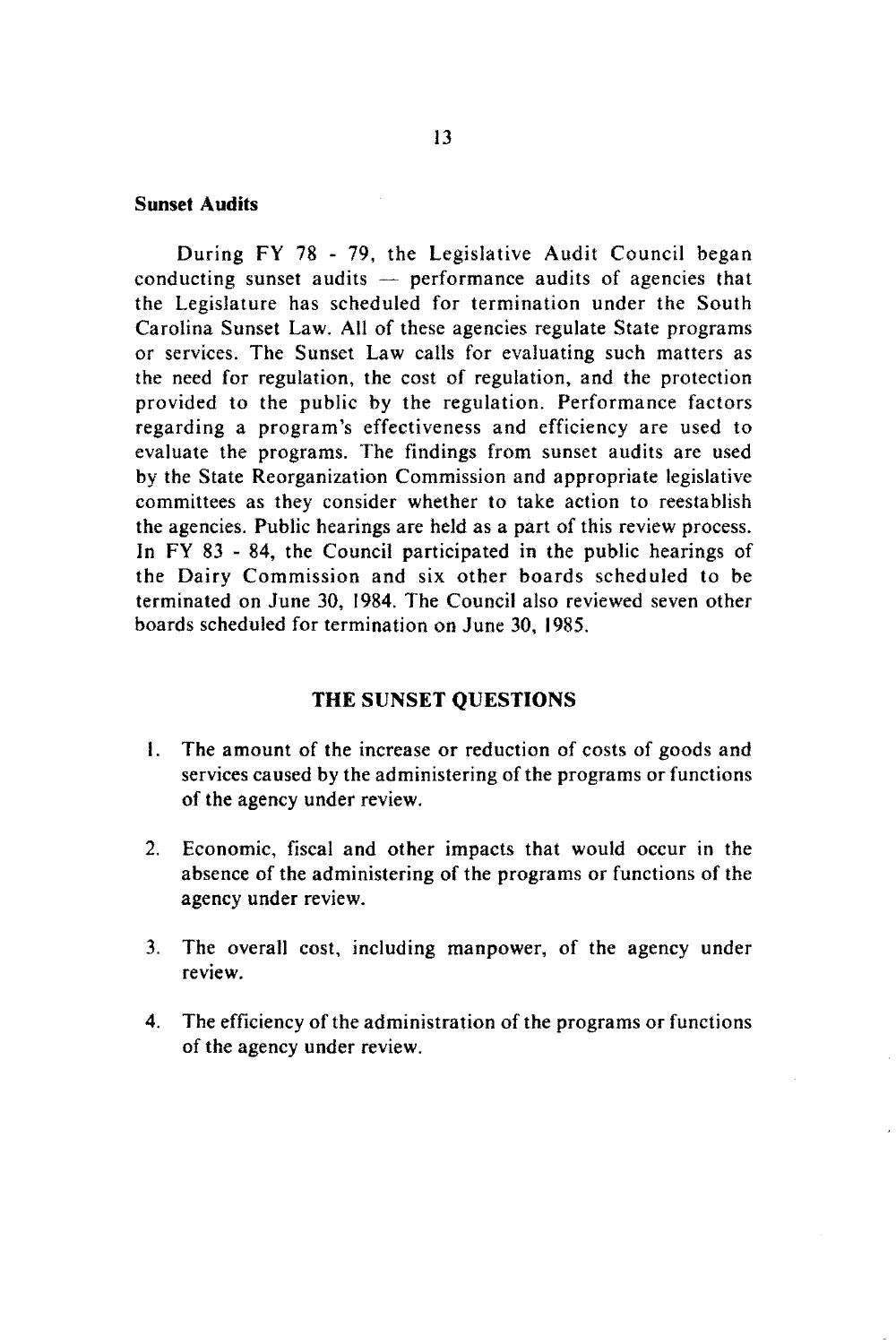- *5.* The extent to which the agency under review has encouraged the participation of the public and, if applicable, the industry it regulates.
- 6. The extent to which the agency duplicates the services, functions and programs administered by any other State, Federal, or other agency or entity.
- 7. The efficiency with which formal public complaints filed with the agency concerning persons or industries subject to the regulation and administration of the agency under review have been processed.
- 8. The extent to which the agency under review has complied with all applicable State, Federal and local statutes and regulations.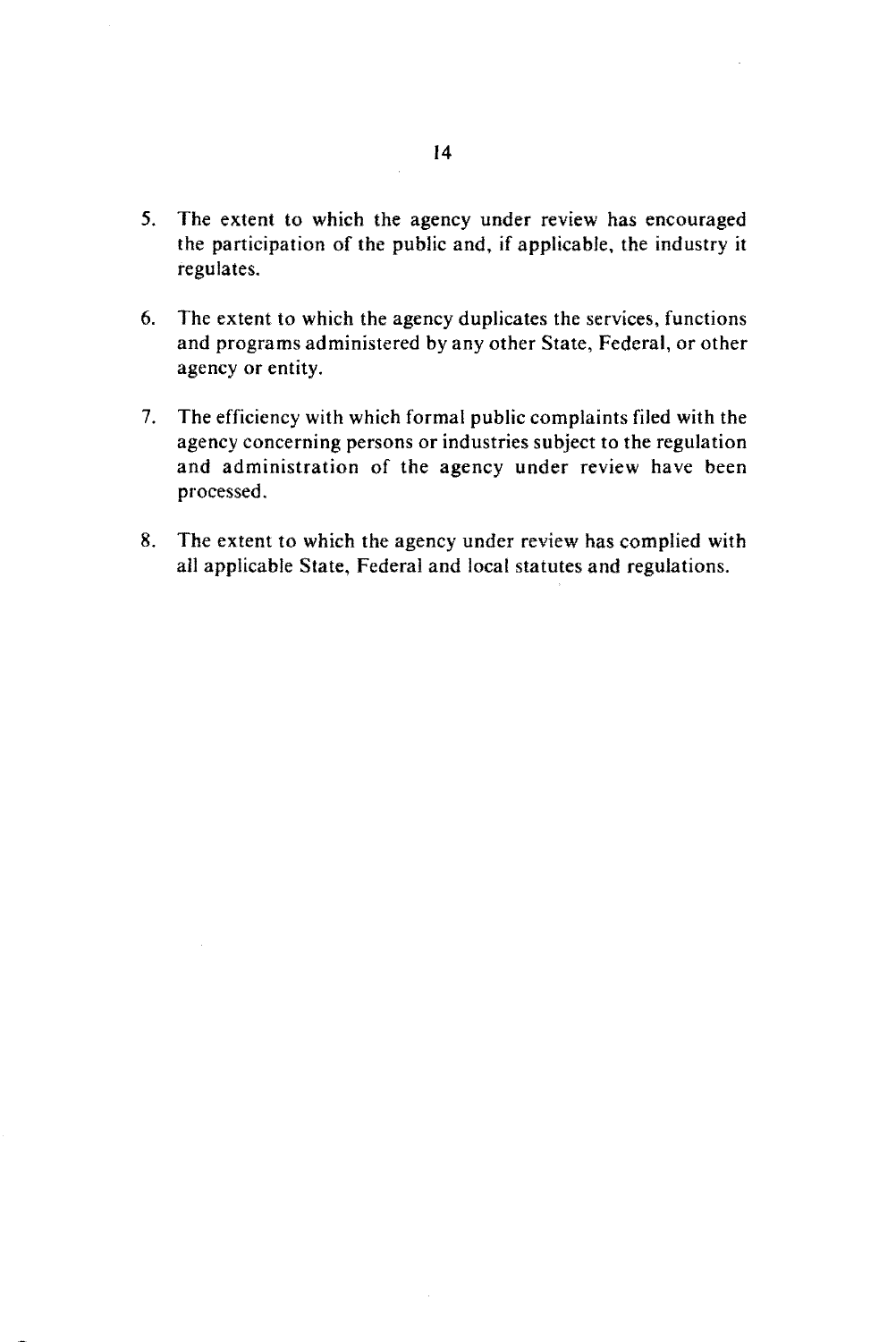## **RECEIPTS AND DISBURSEMENTS OF APPROPRIATED FUNDS YEAR ENDING JUNE 30, 1984**

### **Appropriations**

| Appropriated Funds  \$774,091.27 |  |
|----------------------------------|--|
| Total Available Funds            |  |

74,091.27

\$537,617.54

#### **Disbursements**

| Personal Services:     |  |
|------------------------|--|
| Director  \$ 46,412.88 |  |

| Unclassified Positions  490,399.66 |        |
|------------------------------------|--------|
| Per Diem                           | 805.00 |
|                                    |        |

| Other Operating:                                                       |              |
|------------------------------------------------------------------------|--------------|
| 34,043.15<br>Contractual                                               |              |
| 7,510.64<br>Supplies                                                   |              |
| Fixed Charges and                                                      |              |
| Contributions<br>51,036.99                                             |              |
| 12,296.84<br>Travel                                                    |              |
| Equipment $\dots\dots\dots\dots\dots\dots\dots\dots\dots$<br>27,264.43 |              |
| 143.65<br>Library Books                                                |              |
| <b>Total Other Operating</b>                                           | \$132,295.70 |
| Employer Contributions  \$94,528.98                                    |              |
| <b>Total Employer</b>                                                  |              |
| Contributions                                                          | \$94,528.98  |
| <b>Total Disbursements</b>                                             | \$764,442.22 |
| Lapsed to General Fund                                                 | 9,649.05     |
|                                                                        | \$774,091.27 |